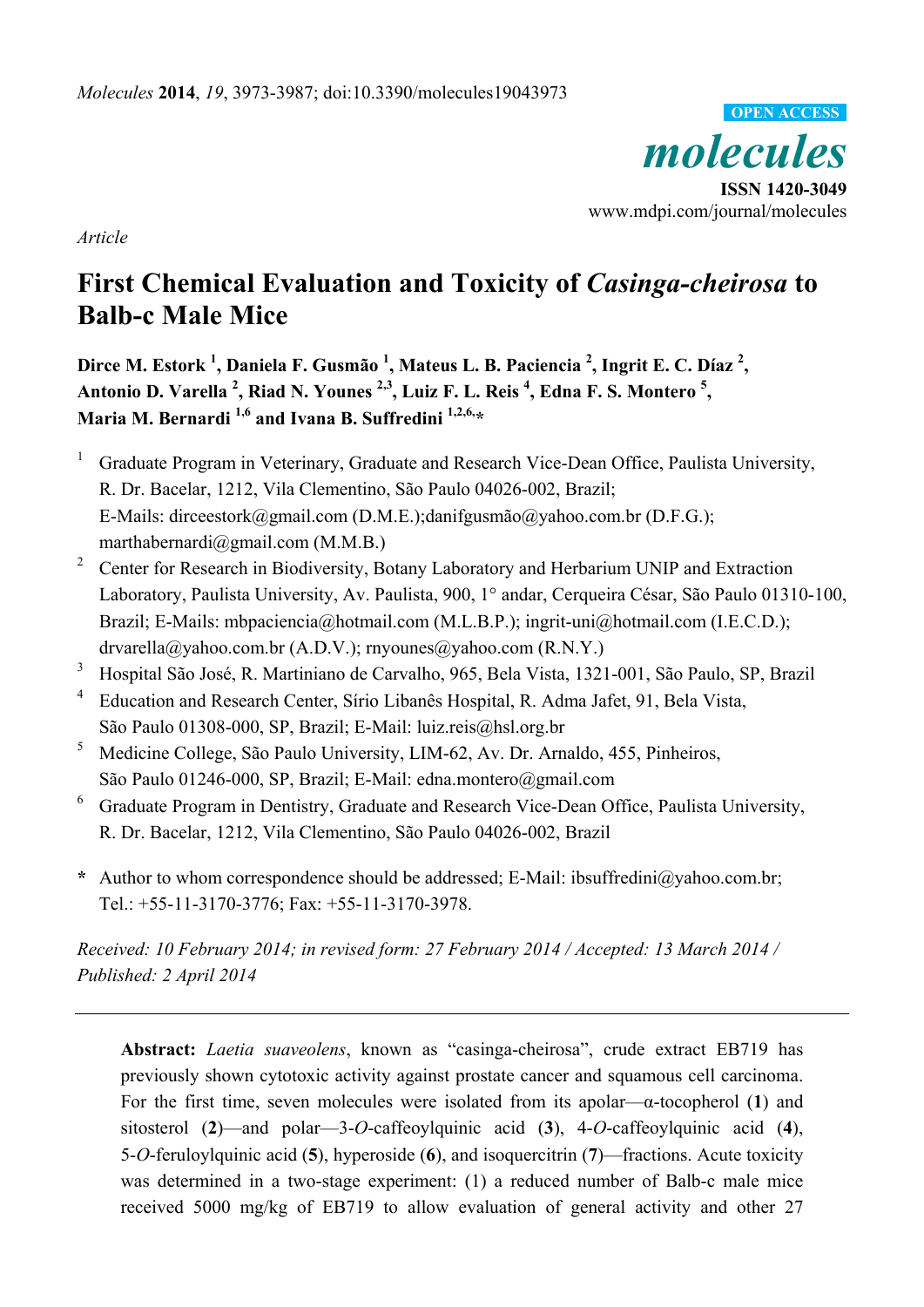parameters, plus death, up to the establishment of non-lethal dose (NLD), as well as lethal dose 50% ( $LD_{50}$ ); (2) NLD was administered and diazepam introduced as reference drug. EB719 showed  $LD_{50} = 178.0$  mg/kg, and NLD 156.3 mg/kg. In stage one EB719 did not influence general activity, but provoked impairment in grasp reflexes, tail squeeze and breathing; piloerection and cyanosis were increased. In stage two, alterations occurred in auricular reflex, piloerection and breathing after diazepam administration, but not in response to EB719. Intestinal hemorrhage caused by local bleeding was observed after necropsy, and may be the main cause of animals' death other than a systemic effect of the extract. Although the isolated compounds are biologically and pharmacologically active in both men and animal systems, it is premature to relate their occurrence in EB719 to the

observed intestine hemorrhage in mice.

**Keywords:** *Laetia suaveolens*; Salicaceae; toxicity; α-tocopherol; isoquercitrin

## **1. Introduction**

Plants have still played a central role in the treatment of cancer and infectious diseases for the last several decades [1]. The biological activity of antitumor natural products, such as the vinca alkaloids, podophyllotoxin, paclitaxel, camptothecin and others are well described [2] and usually related to targets within the cell cycle. For that reason, normal cells are unavoidably affected by those molecules, which causes one of the biggest problems in cancer chemotherapy which is their side effects.

Brazilian flora is the most rich in the world. For more than 17 years, our group has been collecting plants in the Amazon rainforest and testing them for biological activities [3–5]. From the large screening program, *Laetia suaveolens*, popularly known as "casinga-cheirosa" [6,7], was identified as cytotoxic to both prostate [8] and squamous cell carcinomas [9].

The present work aimed to identify the major compounds from the organic extract obtained from the stems and leaves of *L. suaveolens*, here described as EB719. As natural products tend to have important side effects when used in cancer chemotherapy, it is a matter of ethics to determine the toxicity of EB719, using a small number of animals in the first place, in order to provide a concrete basis to support further pharmacological assays in lab animals, as it has never been done before for this particular species.

#### **2. Results and Discussion**

The  $LD_{50}$  trend was obtained for EB719 using a regression curve and was established as 178.0 mg/kg. According to the parameters established by the European Community, the extract is considered toxic [10]. The administration of EB719 did not influence the general activity of mice. A diminished psychomotor system was observed in the grasp reflex  $(H \sim \chi^2_{0.05(4)} = 15.36; p \le 0.05)$  after administration of doses of 625.0 and 312.5 mg/kg. A desensibilization of mice in the tail squeeze  $(H \sim \chi^2_{0.05(4)} = 11.60$ ;  $p < 0.05$ ) parameter was noted after administration of a dose of 625.0 mg/kg. Alterations in piloerection, auricular reflex, cyanosis and breathing, all related to the autonomous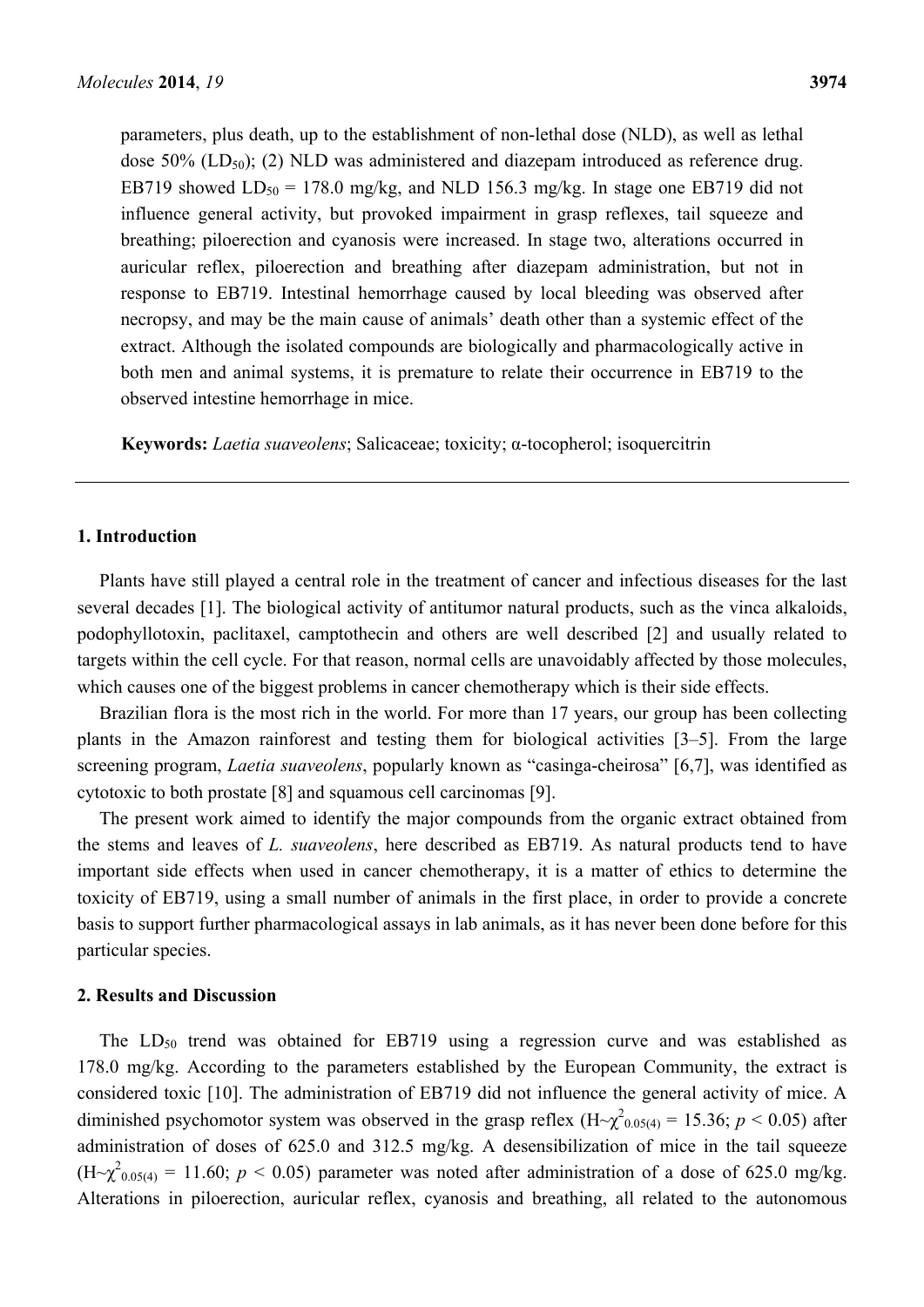nervous system, were observed after EB 719 administration (Figure 1). Piloerection was pronounced in mice that received doses of 625.0 mg/kg and 156.3 mg/kg  $(H \sim \chi^2_{0.05,(4)} = 14.99; p < 0.01)$ . Auricular reflexes were diminished after administration of 312.5 mg/kg of EB 719 ( $H_{\gamma} \gamma_{0.05,(4)}^2 = 12.71$ ;  $p < 0.05$ ), while cyanosis was observed after administration of 625.0 mg/kg ( $H \sim \chi^2$ <sub>0.05,(4)</sub> = 15.61; *p* < 0.01). Lastly, breathing was significant diminished after administration of 625.0, 312.5 and 156.3 mg/kg of EB 719 ( $H \sim \chi^2$ <sub>0.05,(4)</sub> = 17.00;  $p < 0.01$ ).

**Figure 1.** Effect upon murine grasp reflex, tail squeeze, auricular reflex, piloerection, cyanosis and breathing of EB719, obtained from *Laetia suaveolens*, in stage one of the experiment. Kruskall-Wallis statistics ( $n = 3$ ;  $N_{total} = 21$ ) were used for all the parameters. Differences among medians after Dunn's multiple comparison tests are given and were significant if  $p < 0.05$ .



Results obtained from stage two of the experiments (Figure 2) show that diazepam diminished auricular reflex  $(H \sim \chi^2_{0.05(3)} = 13.36; p < 0.01)$ , when compared to both control and EB719 groups, and no differences were observed between control and EB719 groups ( $p > 0.05$ ). Also, piloerection was clearly observed in mice from both control and EB719 groups  $(H \sim \chi^2_{0.05,(5)} = 11.70; p < 0.01)$ , but mice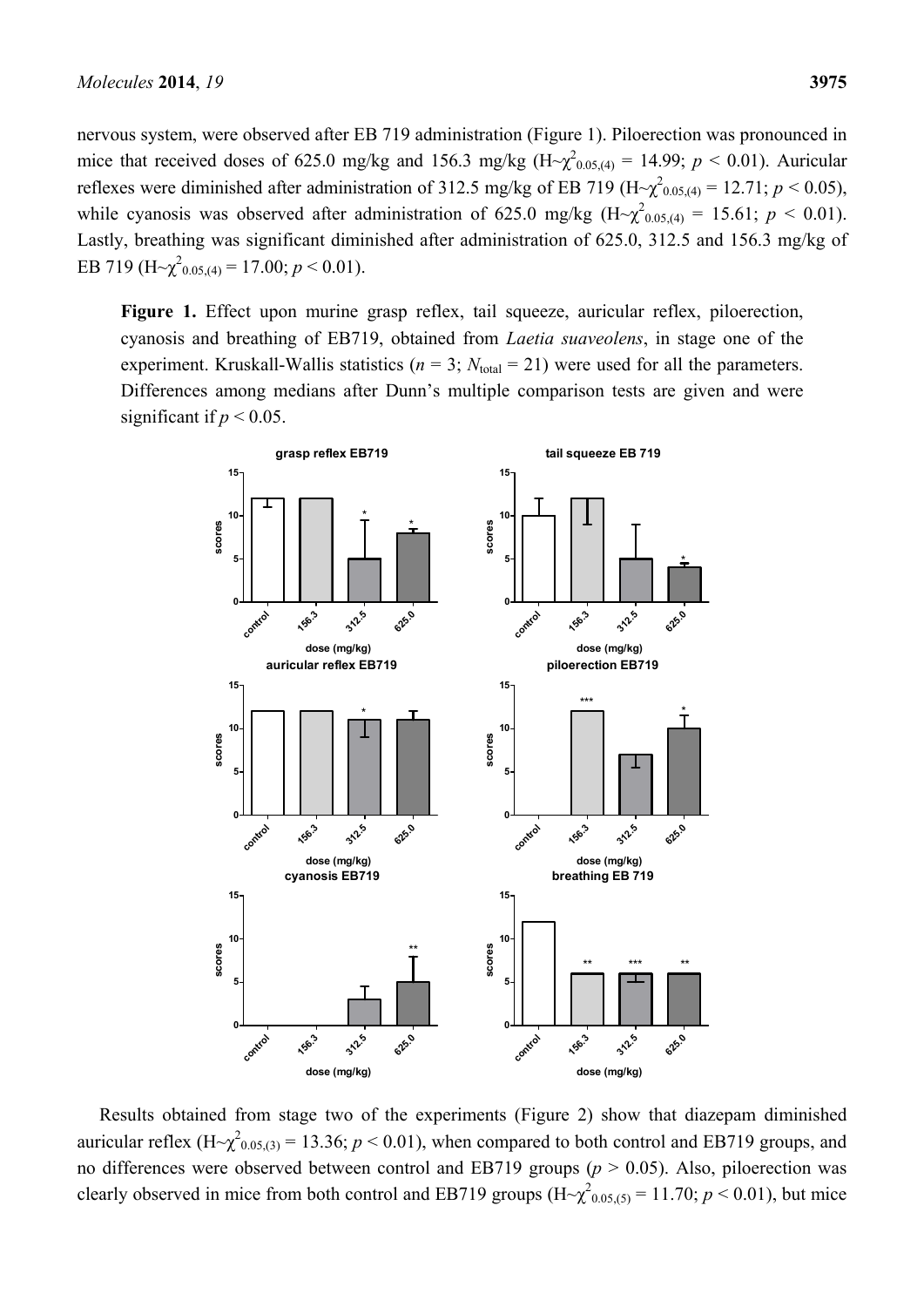from the diazepam group showed less piloerection when compared to the EB719 group. Breathing was significantly diminished in the EB719 group  $(H \sim \chi^2_{0.05}(7) = 14.00; p < 0.01)$ , but seemed to be normal in both the control and diazepam groups.

**Figure 2.** Effect upon murine auricular reflex, piloerection and breathing after administration of the non-lethal dose of EB719, obtained from *Laetia suaveolens*, in stage two of the experiment. Kruskall-Wallis statistics ( $n = 10$ ;  $N_{total} = 30$ ). Differences among medians after Dunn's multiple comparison tests are given and were significant if  $p < 0.05$ , when compared to control.



Figure 3 shows the molecular structures of seven compounds isolated from leaves and stem of *L. suaveolens* crude organic extract, and identified as α-tocopherol (**1**) sitosterol (**2**), 3-*O*-caffeoyl-quinic acid (**3**), 4-*O*-caffeoylquinic acid (**4**), 5-*O*-feruoylquinic acid (**5**), hyperoside (**6**) and isoquercitrin (**7**). Figure 4 presents the HPLC-UV chromatogram for the crude extract obtained from the leaves and stem of EB719, obtained at  $\lambda = 254$  nm. Finally, Figure 5 shows the total ion chromatograms (TIC) in negative ion mode of the five compounds of the crude extract obtained from the leaves and stem of *Laetia suaveolens*, using high performance liquid chromatograpy-(-) ESI-mass spectrometer. Table 1 shows the retention time, and molecular weight of the five identified compounds that were identified from EB719, obtained from the leaves and stem of *Laetia suaveolens*, by high performance liquid chromatography-mass spectrometry (negative mode).

#### *Discussion*

The search for new pharmacological active compounds from *Laetia* species has previously led to the isolation of clerodane and kaurene diterpenes. Previous studies done with *Laetia* species showed that kaurene diterpenes were isolated from *L. thamnia*, which were tested against colon, prostate and breast cell lines at concentrations ranging from 6 to 50 µg/mL [11]. Also, cytotoxic clerodane esters were isolated from *L. corymbulosa* [12] as well as other six clerodanes were isolated from the trunk bark [13] and were tested against *Plasmodium falciparum* and *Leishmania amazonensis* showing cytotoxicity against the breast cancer cell line MCF-7. Results are in accordance with our initial findings.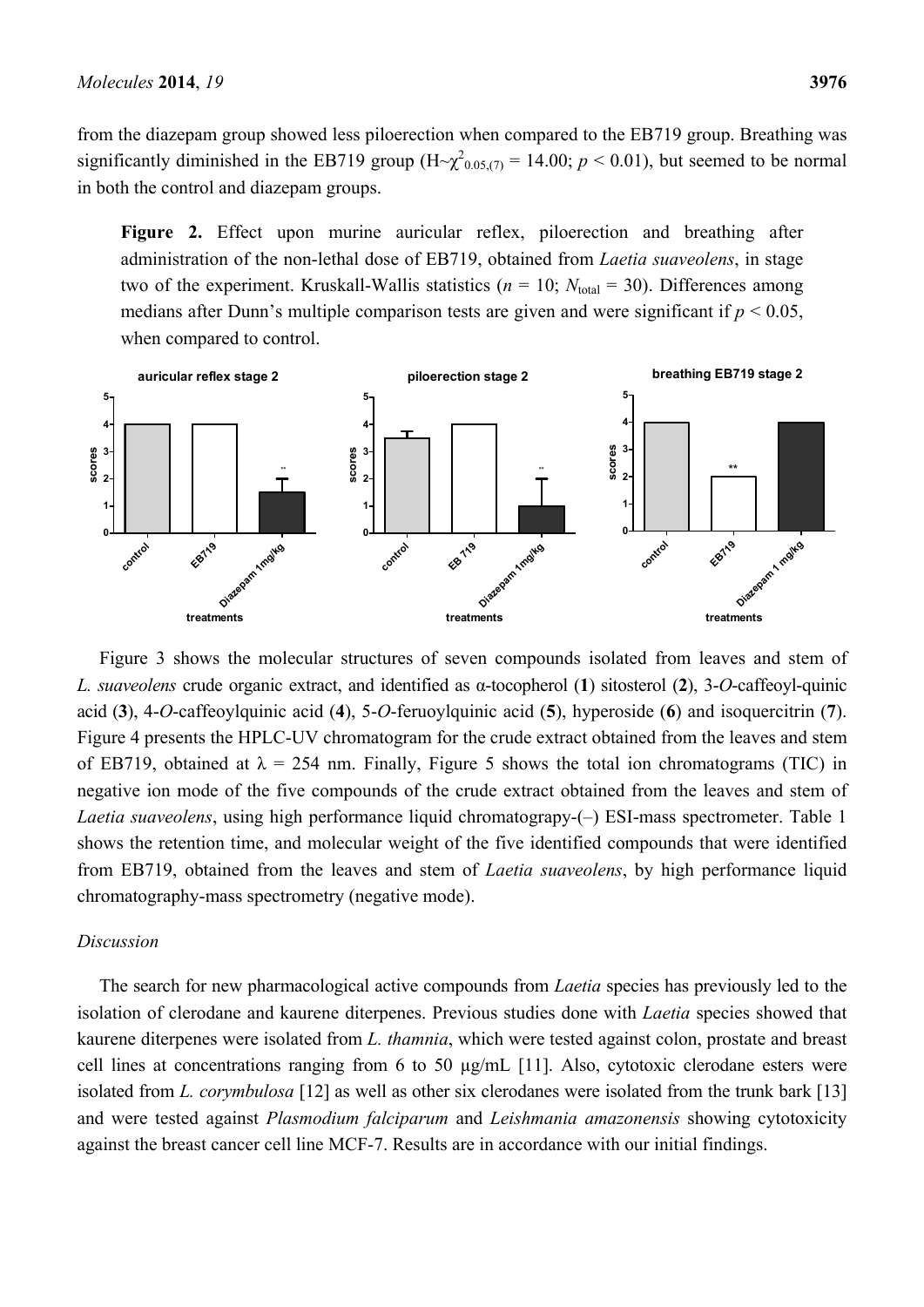**Figure 3.** Molecular structures of compounds isolated from leaves and stem of *L. suaveolens* crude organic extract. (**1**) α-tocopherol; (**2**) sitosterol; (**3**) 3-*O*-caffeoylquinic acid; (**4**) 4-*O*-caffeoylquinic acid, (**5**) 5-*O*-feruoylquinic acid; (**6**) hyperoside; (**7**) isoquercitrin.



**Figure 4.** High performance liquid chromatography-UV chromatogram of the crude extract obtained from the leaves and stem of *Laetia suaveolens*, EB719, at  $\lambda$  = 254 nm.

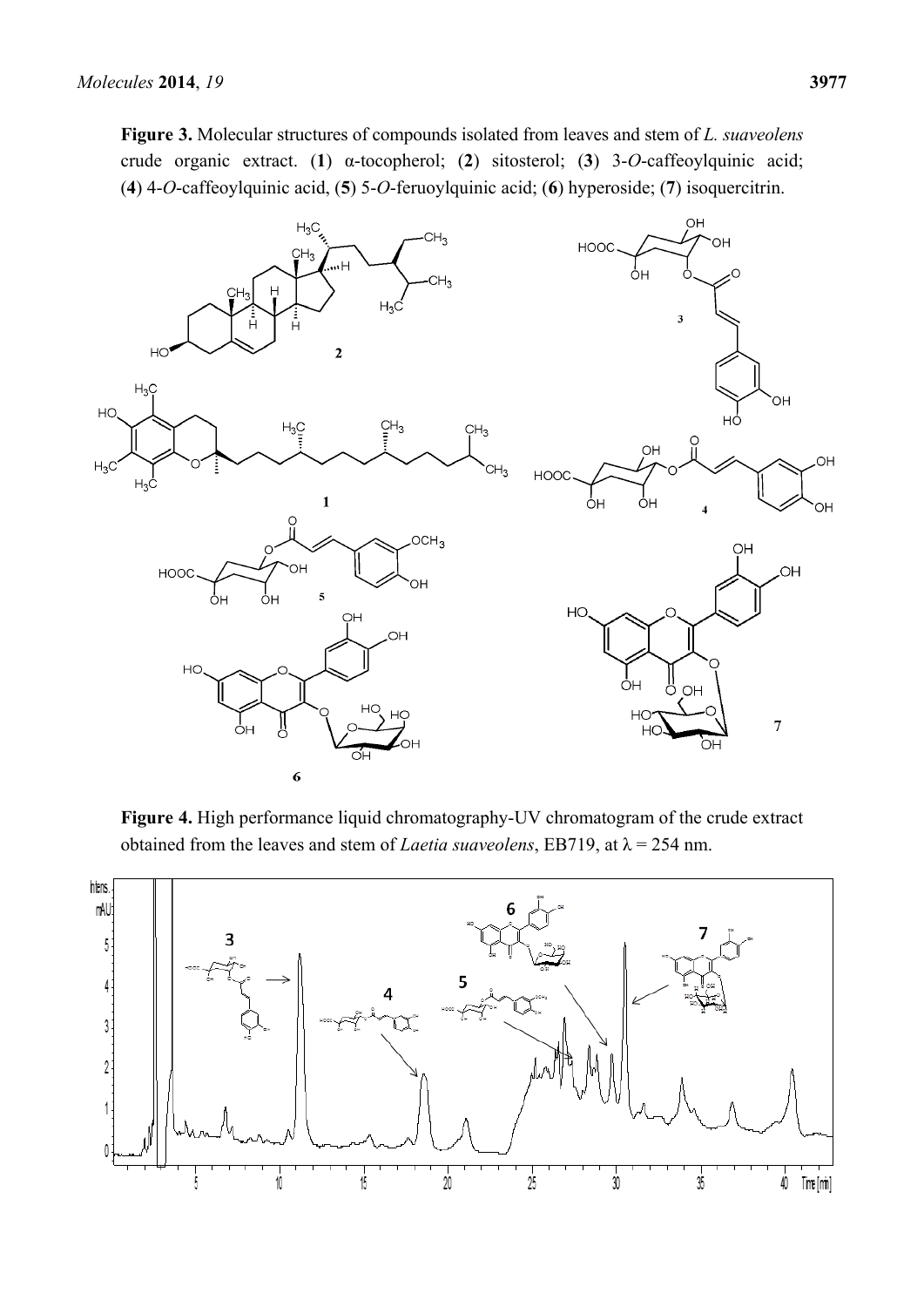**Figure 5.** Total ion chromatograms (TIC) of the five compounds in negative ion mode of the crude extract obtained from the leaves and stem of *Laetia suaveolens*, using high performance liquid chromatograpy-(−) ESI-mass spectrometer.



**Table 1.** Retention time, molecular weight from the five identified compounds that were identified from EB719, obtained from the leaves and stem of *Laetia suaveolens*, by high performance liquid chromatography-mass spectrometry (negative mode).

| Peak No       | <b>Substance</b> | <b>Retention Time (min)</b> | <b>Molecular Weight (Da)</b> | $[M-H]$ <sup>-</sup> $m/z$ |
|---------------|------------------|-----------------------------|------------------------------|----------------------------|
|               |                  | $11.2 - 11.8$               | 354                          | 353                        |
|               |                  | $18.7 - 19.1$               | 354                          | 353                        |
|               |                  | 27.7                        | 368                          | 367                        |
| $\mathfrak b$ |                  | 30.0                        | 464                          | 463                        |
|               |                  | 30.8                        | 464                          | 463                        |

The study of the chemical composition of EB719 led to the isolation of compounds **1** to **8**, and this represents the first report ever of such molecules in *L. suaveolens*. Compound **1**, also known as vitamin E, is frequent mentioned for its antioxidant [14] and anti-inflammatory [15] activities. Previous works show that vitamin E was tested as a radiation protector in people undergoing hemi-body radiation for disseminated disease indicating a likely global effectiveness, although more studies are needed to support the initial findings [16] Vitamin E was also identified as a potent antimutagen when compared to ascorbic acid, *in vitro* [17]. Compound **2** is present in a wide variety of species and has been widely studied worldwide to date. South African scientists found that β-sitosterol and β-sitosterol glucoside enhanced lymphocyte proliferative responses towards phytohaemaglutinin in their cancer patients. So, they performed *in vitro* T-cell proliferative assays with both compounds and phytohaemaglutinin and they observed that a five-fold increase in T-cell proliferation occured [18]. Later, γ-sitosterol isolated from *Markhamia zanzibarica* was found to be cytotoxic to *Artemia salina* [19]. β-Sitosterol is cytotoxic to the PC-3 cell line [20]. Recently, the cytotoxic mechanism of action of γ-sitosterol related to G2/M cell cycle arrest and apoptosis was assessed [21]. The isolated phenolic compounds are also well known, and controversially ambiguous results claiming their carcinogenic or genotoxic potential have already been fully discussed [22,23].

Analysis of acute toxicity was conducted according to previous studies [24], and has already been applied in the analysis of the acute toxicity profile of *Abarema auriculata* [25]. EB719 showed a NLD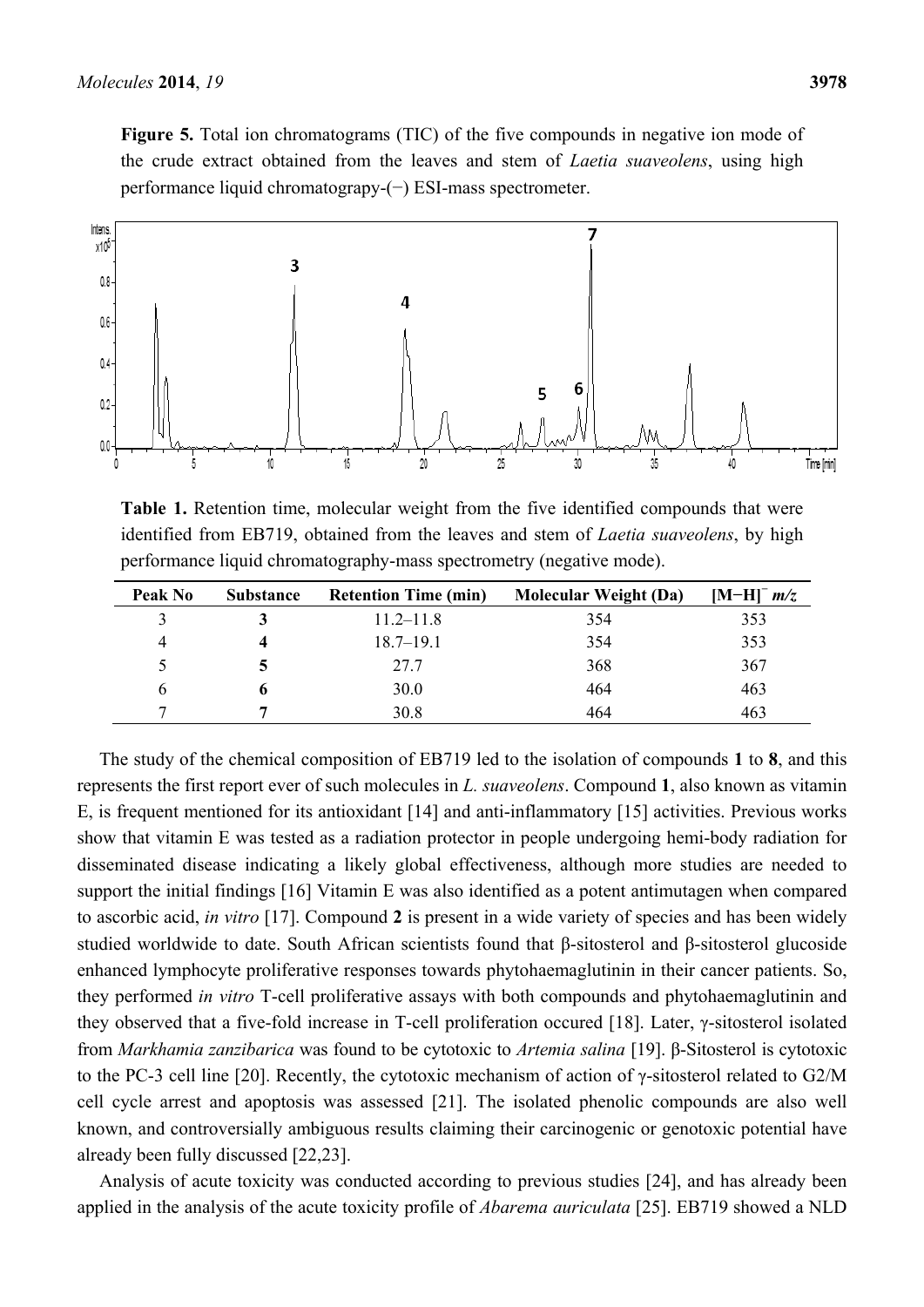of 156.3 mg/kg and a LD50 of 178.0 mg/kg, thus being considered toxic. Animal death occurred after administration of the first three higher doses within a period of three hours, and the observations of the 27 parameters were compromised. For that reason, alterations were better interpreted in the groups that received doses of 625.0 mg/kg down to the non-lethal dose (156.3 mg/kg). The first stage of the experiments indicated that the extract interfered with the grasp reflex and with tail squeeze parameters, which may indicate a lack of strength in the forward limbs and that the attention of the mice was directed to some other important occurrences. Alterations related to grasp reflex and tail squeeze were not observed in the second stage of experiment, indicating that the occurrence that influenced both grasp reflex and tail squeeze could not be clearly observed when a NLD was administered. Also, in the first stage of experiments, alterations in sensorial system have occurred in the form of auricular reflex and piloerection, cyanosis and breathing. In the second stage of the experiment, auricular reflex and piloerection still represented significant alterations, despite the administration of a NLD. Piloerection is a parameter that occurs in rodents as a result of fear, illness or pharmacological stress [26]. Still, in the first stage of the experiments, cyanosis and breathing were affected, but only breathing was diminished in the second stage of the experiment. These observations may indicate that the same occurrence affecting the other parameters may have caused diminished breathing and the observation of cyanosis. Parameters related to the central nervous system did not show alterations, in relation to control group.

Necropsy was performed on all experimental mice, either after death during the experiment or at the end of the 14 day observation period. All the animals of the treatment groups showed extensive reddish portions in the small intestine endothelium as well as significant hemorrhages that responded in a dose-dependent way, possibly due to dilated endothelial veins and capillaries and edema. These conditions were present after the administration of all doses causing death, excluding the ones that did not cause death. Bleeding may be the main occurrence that led the animals to die and that caused all the alterations observed in the parameters, both in the first and second stages of experiments. Some plants used as dietary supplements or complementary and alternative medicines, such as Gingko, feverfew, garlic, ginger, ginseng, saw palmetto and willow bark can interfere with clotting processes, altering bleeding time [27], and support our findings related to *L. suaveolens*. D-α-Tocopherol was reported as interfering with prolongation of prothrombin time and partial thromboplastin time in Sprague-Dawley rats, provoking severe hemorrhages in the epididymis and other internal organs [28], although a large number of studies report its use as an antioxidant supplement. No reports describing hemorrhage and sitosterol were found, but increasing concentrations of sitosterol inhibit the proteolytic and phospholipase activities of Brazilian snake venoms [29]. Also, caffeoylquinic acids are said to be antioxidants that can be used in the prevention of hemorrhages, and not to cause hemorrhage [30]. The same observations are made for isoquercitrin [31], which is usually tested as an antioxidant or against snake venoms. No reports relating hyperoside with hemorrhage were found.

## **3. Experimental**

#### *3.1. Plant Collection and Extract Preparation*

Plant material was collected in the Brazilian Amazon rainforest, under Brazilian Government licenses (license CGen/MMA#12A/2008). The collection was made in the surroundings of Manaus city, in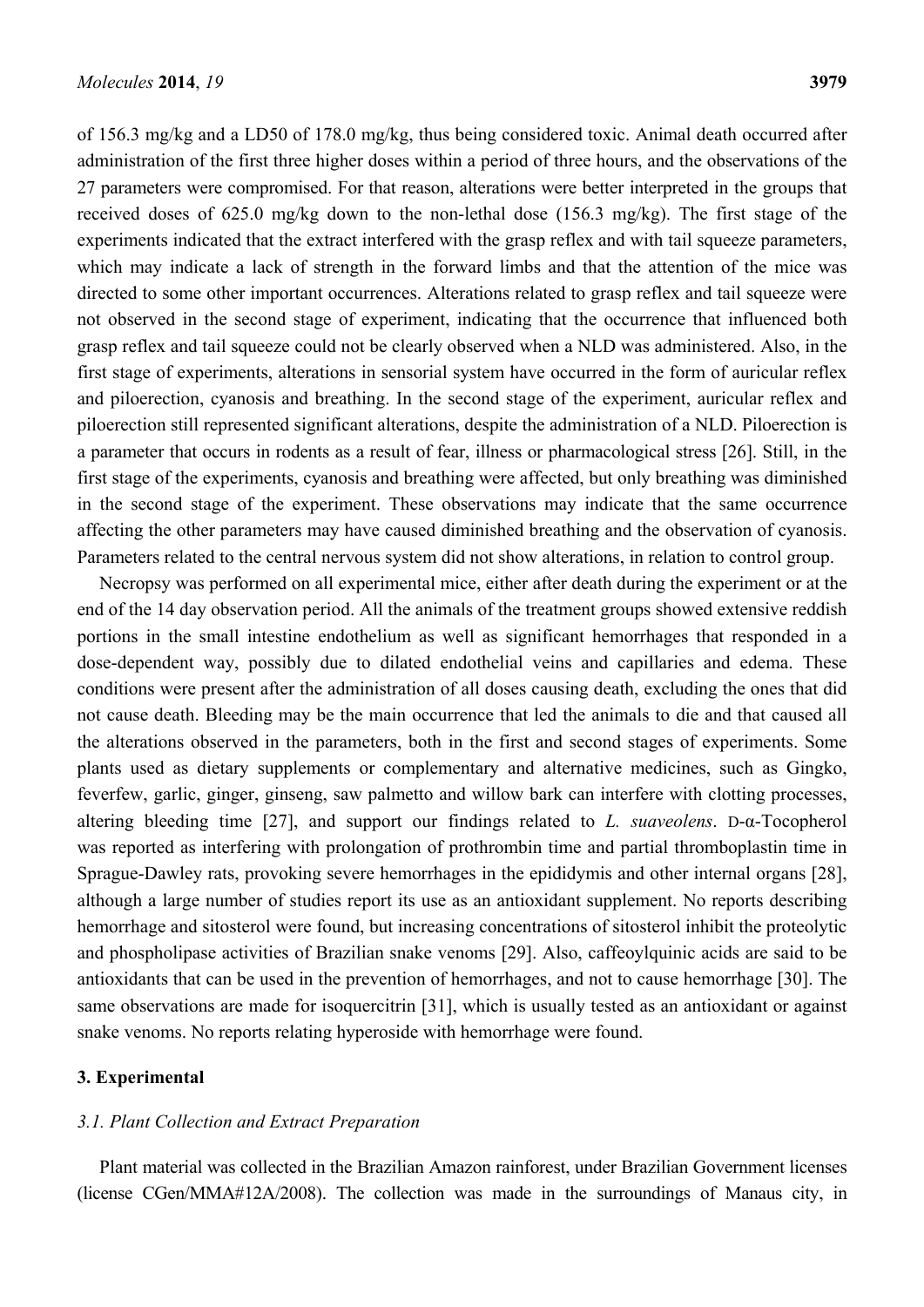Amazonas state, in a seasonally flooded forest (Igapó forest) in the Rio Negro Basin. The voucher is deposited at UNI.P. Herbarium [A.A. Oliveira, 3383 (UNIP)] and was identified by Mateus L. B. Paciencia, curator of the UNIP Herbarium. Leaves and stem of *L. suaveolens* were processed together and were dried in an air-circulating oven (Fanem, SP, Brazil) at 40 °C and ground in a hammer-mill (Holmes, Danville, IL, USA). Next, 586.10 g of the ground material was placed in a glass percolator (Kontes, Vineland, NJ, USA) and macerated for 24 h with 1.80 L of dichloromethane and methanol (1:1) (Merck, Whitehouse Station, NJ, USA) [2]. Solvents were evaporated under vacuum (Büchi, Flawil, Switzerland) resulting in 43.55 g of crude organic extract, which was maintained in a freezer (Revco, Waltham, MA, USA) until use. Two other collections of the same biological material were made, in order to improve extract amount to be used in the isolation of compounds. Vouchers for the first and second recollections are [M.B.P., 3093 (UNIP)] and [M.B.P., 3203 (UNIP)], respectively. Amounts of 1352.60 g and 2304.45 g were obtained from the dry plant material in the first and second recollections, and resulted in 23.29 g and 21.09 g of crude organic extracts.

#### *3.2. Preparation of Extract to Be Administered*

Extract EB719 was suspended in almond oil and the following doses were administered: 5000, 2500, 1250, 625, 312.5 and 156.3 mg/kg by intraperitoneal route. Almond oil was used in the extract formulation because of its non polar origin and non-toxic profile, and for that reason, it is compatible as a vehicle for the administration of drugs of natural origin to lab mammals. To avoid alterations of extract composition, the extract suspensions were not sterilized or filtered. The intraperitoneal (I.P.) route was chosen due to the absence of bioavailability loss [25].

#### *3.3. Animals*

Adult male Balb-C mice (*Mus musculus*) weighing 19–23 g were obtained from the São Paulo University Animals Facilities. After arrival in the laboratory, animals were randomly selected, individually marked, and housed in groups of five in isolated polypropylene cages ( $38 \times 32 \times 16$  cm), under controlled temperature (21  $\pm$  2 °C) and humidity (55%–60%). Artificial lighting was provided (12 h light/12 h dark cycle, lights on at 8:00 a.m.), as well as free access to Nuvilab<sup>®</sup> rodent chow (Nuvital Company, São Paulo, Brazil) and an unlimited supply of filtered water. The experiments began one week after the mice arrived, allowing for adaptation to the new laboratory environment conditions. Animals were fasted for a period of one hour before receiving treatments. Animals were observed for toxic responses, and if lethality occurred during the period of observation, a necropsy was performed. On the other hand, if animals survived until the end of the observation period of 14 days, they were humanely submitted to euthanasia in a gas chamber with  $CO<sub>2</sub>$  gas, according to the Ethics Committee directions. Also, the euthanized animals were submitted to necropsy and individual records containing the alterations observed were kept. All experiments were subjected to Ethics Committee protocol (CEP/ICS/UNIP 025/08, approved on 12 February 2009).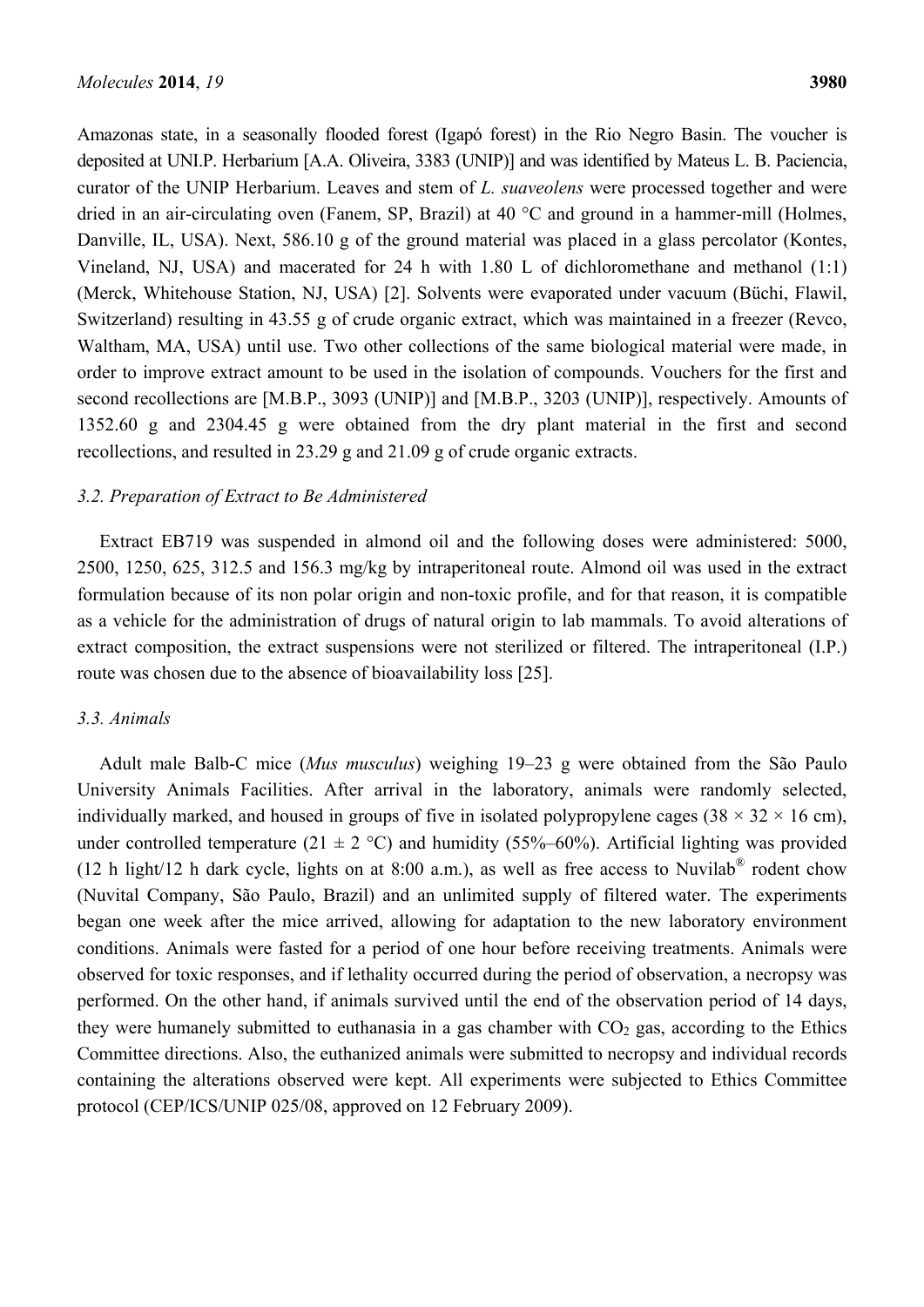#### *3.4. Acute Toxicity Signs and Delayed Death Observations*

Acute toxicity profiles were assessed [24], with modifications to the number of animals used in the first stage of experiments. Parameters related to general activity, sensory system (such as vocal tremor, irritability, auricular reflex, corneal reflex, tail squeeze, response to touch), psychomotor system (contortion, hindquarter fall, surface-righting reflex, body tone and grasp reflex), central nervous system (convulsions, ataxia, anesthesia, hypnosis, straub tail, tremor, stimulation and sedation) and to autonomic nervous system (lacrimation, breathing, ptosis, piloerection, micturition, defecation, hypothermia and cyanosis) were assessed and a score from 0 to 4 was given for each parameter, considering that 0 is the absence of the effect and 4 is the complete manifestation of the parameter, except to micturition and defecation, which numbers of urination and fecal boli were counted. Body weight for each animal was measured immediately before administration of extract and at least twice during the observation period [25].

#### *3.5. Toxicology Experimental Design*

A two-stage experiment was designed in order to probe the lethality, general activity, and the toxicity of EB719. In the first stage, the LD50 was determined utilizing three mice per dos. Plus, observations of general activity and toxicity were assessed. The second stage of the experiment was conducted using the non-lethal dose against groups of ten animals each, in which the accuracy of the influence of EB 719 administration over all toxicity parameters could be measured.

In the first stage of the experiments, animals of the control group animals received I.P. administration of almond oil, treatment groups received the corresponding dose of EB719 I.P. Two parameters were obtained from the experiments conducted in the first stage: the LD50 and the NLD. In the second stage of experiment, ten animals were used per extract dose, plus, negative control group received the vehicle and, lastly, diazepam (Hipolabor, MG, Brazil, lot# AO011/11, validity: 10/13, concentration 5 mg/mL, injectable medicine) diluted in sterile  $H_2O$  to 1 mg/kg was used as reference drug in the positive control group. The assays were initiated at 1:00 p.m. and terminated before 5:00 p.m., in order to circumvent circadian influences.

#### *3.6. EB719 Dosing for Stage 1 and Stage 2 Toxicity Assays*

In stage 1, varying doses of extract were administered, starting at 5,000 mg/kg. If death occurred in at least one of the three treated mice, a half-fold lower dose was administered to a new group of three animals, and observations were repeated. This procedure was repeated until no death was observed. Mice were individually observed in a glass cage for toxic reactions and/or lethality at 10 min, 30 min, 1 h, 2 h and 3 h after administration or until death occurred; mice that survived were observed every 24 h for a 14 additional days, in the event of delayed death. In stage 2, dose was calculated as 10% of the non-lethal dose, obtained in the first stage of the experiment.

#### *3.7. Statistical Analysis*

In order to organize statistical analysis of non parametric data, the scores (0–4) of each group were summed and formed a new group to be ranked. The Kruskal-Wallis analysis of variance by ranks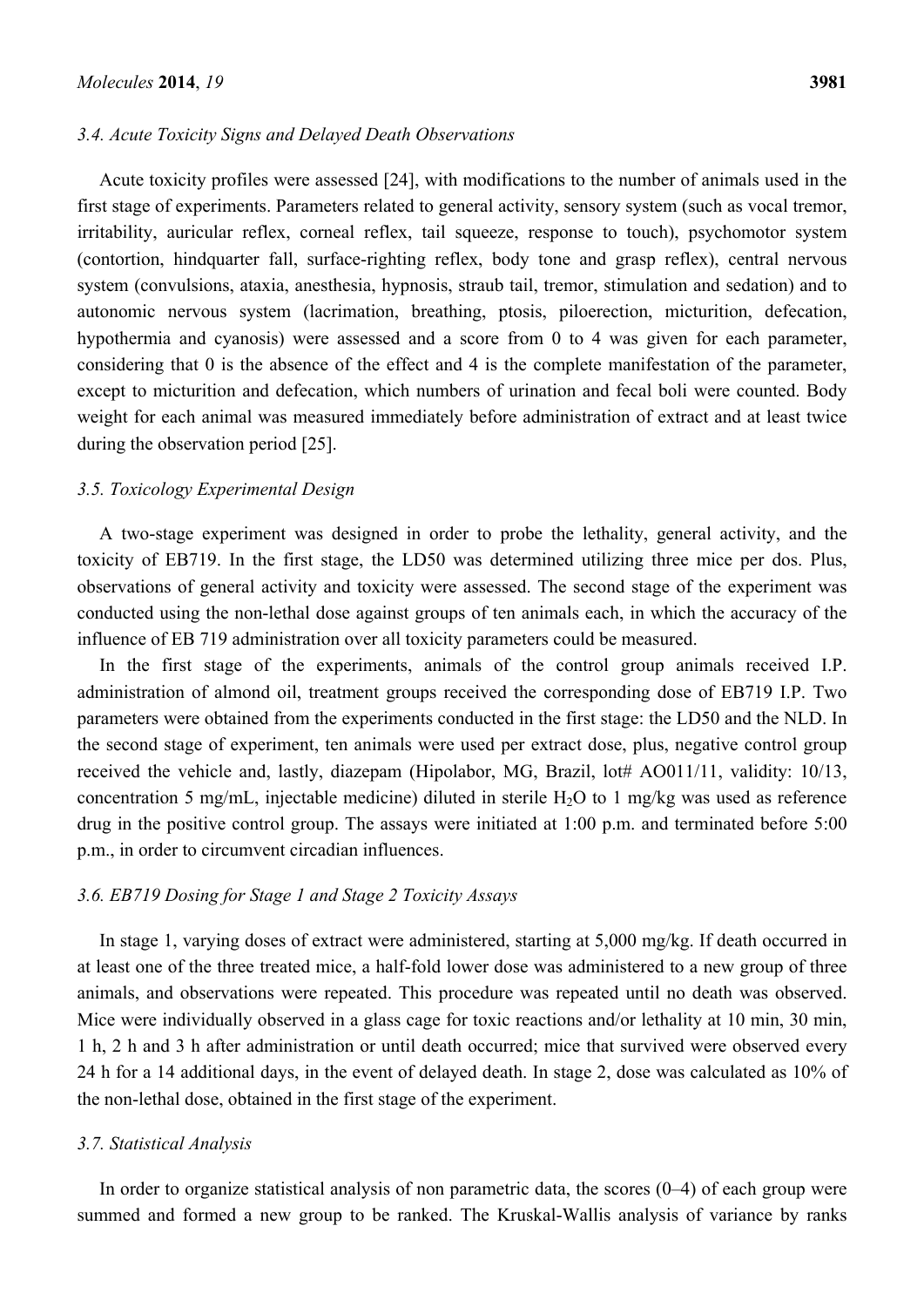followed by Dunn post test was then applied. Micturition and defecation were analyzed by one-way ANOVA, followed by Tukey's multiple comparison tests. All analyses were run under significance level of  $p < 0.05$ . Statistical procedures were conducted with GraphPad Prism 5.0<sup>®</sup> and the LD<sub>50</sub> curve was obtained using GraphPad Instat3.0<sup>®</sup>.

#### *3.8. Extract Fractionation and Isolation of Compounds*

#### Liquid-Liquid Partition

Organic extract EB719 (5.0 g) was solubilized in methanol (10 mL) and chloroform (5 mL), followed by the addition of water (15 mL). The solubilized extract was transferred to a glass column (2.5 cm intern diameter, 90 cm length). One hundred mL of chloroform were added to the column, and as the chloroform shows a higher density when compared to water, it passes through the polar phase in an intimate contact eluting low polarity substances. The procedure was repeated once more. The chloroform extract was air-evaporated, resulting in a dark brown chloroform residue  $(RCHCl<sub>3</sub>)$ (4,025.6 mg; 80.51% yield). From RCHCl3, compounds **1** and **2** were isolated and identified. Organic solvent that remained in the aqueous phase was evaporated. The aqueous phase was then subjected to a butanol partition, resulting in the production of a brown butanolic residue (RBuOH) (658.0 mg; 13.16% yield). The aqueous phase was lyophilized  $(RH<sub>2</sub>O)$  (316.4 mg; 6.33% yield). RCHCl<sub>3</sub> was subjected to Sephadex LH20 column chromatography (CC) (2.5 cm intern diameter, 90 cm length) with 300 mL of hexane, 250 mL dichloromethane and 200 mL methanol used to elute the column. This produced FrHEX (3,440.5 mg; 85.47% yield), FrDCM (127.1 mg; 3.16% yield) and FrMeOH (458.0 mg; 11.38% yield). The same fractionation procedure was performed to FrHEX and FrDCM. These were submitted to further fractionation by CC using silica gel (60-200 µm particle size) eluted with mixtures composed of hexane, ethyl acetate and methanol in order of increasing polarity. From these procedures, 50 and 28 fractions were obtained from FrHEX and FrDCM, respectively. All fractions were combined according to analytical thin layer chromatographic (TLC) similarity after visualization with 25% sulfuric acid followed by heating. Sitosterol and α-tocopherol were isolated after purification on silica gel preparative TLC, using a mixture of hexane and ethyl acetate (9:1).

Organic extracts EB 2093 (23.29 g) and EB 2095 (21.09 g) were combined and also solubilized in methanol and chloroform, followed by the addition of water. Residues  $(RCHCl<sub>3</sub>)$ ,  $(RBuOH)$  and (RH2O) were obtained once again and were combined to the previous residue obtained from EB 719. Fraction RBuOH was subjected to flash column chromatography (3.5 cm intern diameter and 20 cm length), using 60 g of C-18 silica as stationary phase and eluted with 400 mL of 15% acetonitrile (ACN) in water acidified with 0.1% trifluoroacetic acid (TFA), 500 mL of 50% ACN in 0.1% TFA acidified water and 200 mL of MeOH (0.1% TFA). Three fractions were obtained from RBuOH, named Fr15%ACNRBuOH, Fr50%ACNRBuOH and FrMeOHRBuOH. So, we ended up with larger amounts of each fraction obtained from RBuOH, as follows: Fr15%ACNRBuOH (11.16 g), Fr50%ACNRBuOH (4.08 g) and FrMeOHRBuOH (492.1 mg). Fraction  $RH_2O$  was also subjected to flash column chromatography and fractions  $Fr10\%$ ACNRH<sub>2</sub>O (9.49 g),  $Fr50\%$ ACNRH<sub>2</sub>O (2.96 g) and FrMeOHRH<sub>2</sub>O (68.5 mg) were obtained. All fractions were HPLC analyzed in order to obtain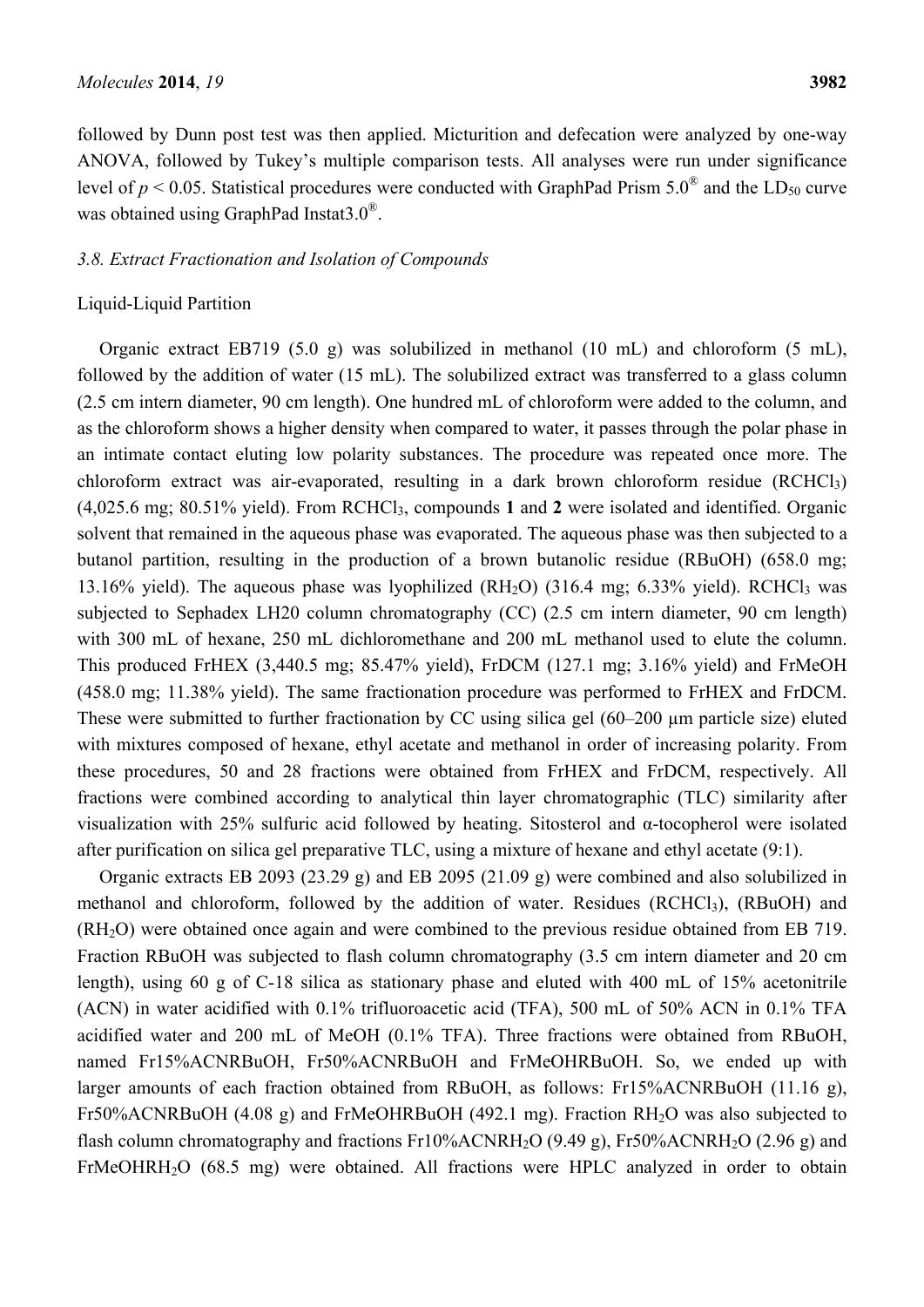fingerprints and sustain their chemical equivalence before combination of samples originated from different collections.

#### *3.9. Analytical LC-DAD and Semi-Preparative LC-UV Analysis*

Polar fractions were submitted to analytical HPLC using a Shimadzu LC-20 system (Shimadzu, Kyoto, Japan) consisting of an auto sampler, a LC-20AD high-pressure binary pump, a Shimadzu Shimpack ODS HPLC column (5  $\mu$ m, 250  $\times$  4.6 mm), a series 8042717 oven, and a SPD-M20A photodiode array detector. The HPLC mobile phase conditions were:  $A = H<sub>2</sub>O (0.1\% TFA)$ ,  $B = ACN$ ; 18% B 0–30 min, gradient to 100% B over 45 min, then 100% B for 5 min; flow rate 1 mL/min; injection volume 20 µL; sample concentration 2 mg/mL in MeOH. DAD was set to 210 nm, 254 nm or for full spectra acquisition from 190–800 nm (2 nm resolution). Samples submitted for semi-preparative HPLC were purified using a Shimadzu LC20 system consisting of a LC-6AD series high-pressure pump, a manual injector, a Shimpack-prep ODS HPLC column (5  $\mu$ m  $25 \times 2$  cm) and a SPD-20A UV detector operated at 254 nm. The column made with Fr15%ACNBuOH was isocratically eluted with 18% ACN in H2O (0.1%TFA) and from that elution, compounds **4**, **5**, **6** and 7 were isolated and identified. The column made with Fr10%ACNH<sub>2</sub>O was isocratically eluted with 10% ACN in H<sub>2</sub>O (0.1% TFA), and from that fraction, compound 3 was isolated and identified Both run conditions were set at 60 min, flow rate 10 mL/min; injection volume = 1 mL; sample concentration = 50 mg/mL dissolved in MeOH; monitored at 254 nm, originating 11 and 10 fractions respectively. From the semi-preparative analysis performed with both fractions, the organic solvent was evaporated from each sample, before being frozen at −70 °C for lyophilization. An amorphous powder was obtained and six compounds (Figure 3) were identified by comparison to existing data from the literature.

α-Tocopherol (**1**): 7.6 mg (0.017% yield) of an orange color resin were isolated and submitted to <sup>1</sup>H-NMR (500 MHz) and <sup>13</sup>C-NMR (125 MHz) analysis (see Supplementary Information) to be further compared to existing data [28].

Sitosterol (2): 44.0 mg (0.106% yield) was isolated as white crystals and was submitted to <sup>1</sup>H-NMR (500 MHz) analysis, and <sup>13</sup>C-NMR (125 MHz) (see Supplementary Information) for comparison with literature data [29].

3-*O*-Caffeoylquinic acid (**3**): 22.5 mg of a cream-colored powder were isolated and submitted to <sup>1</sup>H-NMR (500 MHz) and to <sup>13</sup>C-NMR (125 MHz) analysis (see Supplementary Information) [31]; ESI MS (neg. ion mode) *m/z* 352.8 [M−H]<sup>−</sup> .

4-*O*-Caffeoylquinic acid (**4**): 6.3 mg (0.014% yield) of a cream-colored powder were isolated and submitted to <sup>1</sup>H-NMR (500 MHz) and to <sup>13</sup>C-NMR (125 MHz) analysis (see Supplementary Information) [31]; ESI MS (neg. ion mode) *m/z* 352.9 [M−H]<sup>−</sup> .

5-*O*-Feruloylquinic acid (**5**): 22.5 mg (0.051% yield) was isolated as a cream-colored powder, and was submitted to  ${}^{1}$ H-NMR and  ${}^{13}$ C-NMR analysis (see Supplementary Information) [30], ESI MS (neg. ion mode) *m/z* 366.8 [M−H]<sup>−</sup> .

Hyperoside (**6**): 9.6 mg (0.023% yield) of a cream-colored powder were isolated and submitted to <sup>1</sup>H-NMR (500 MHz) and to <sup>13</sup>C-NMR (125 MHz) analysis (see Supplementary Information) [32]; ESI MS (neg. ion mode) *m/z* 462.8 [M−H]<sup>−</sup> .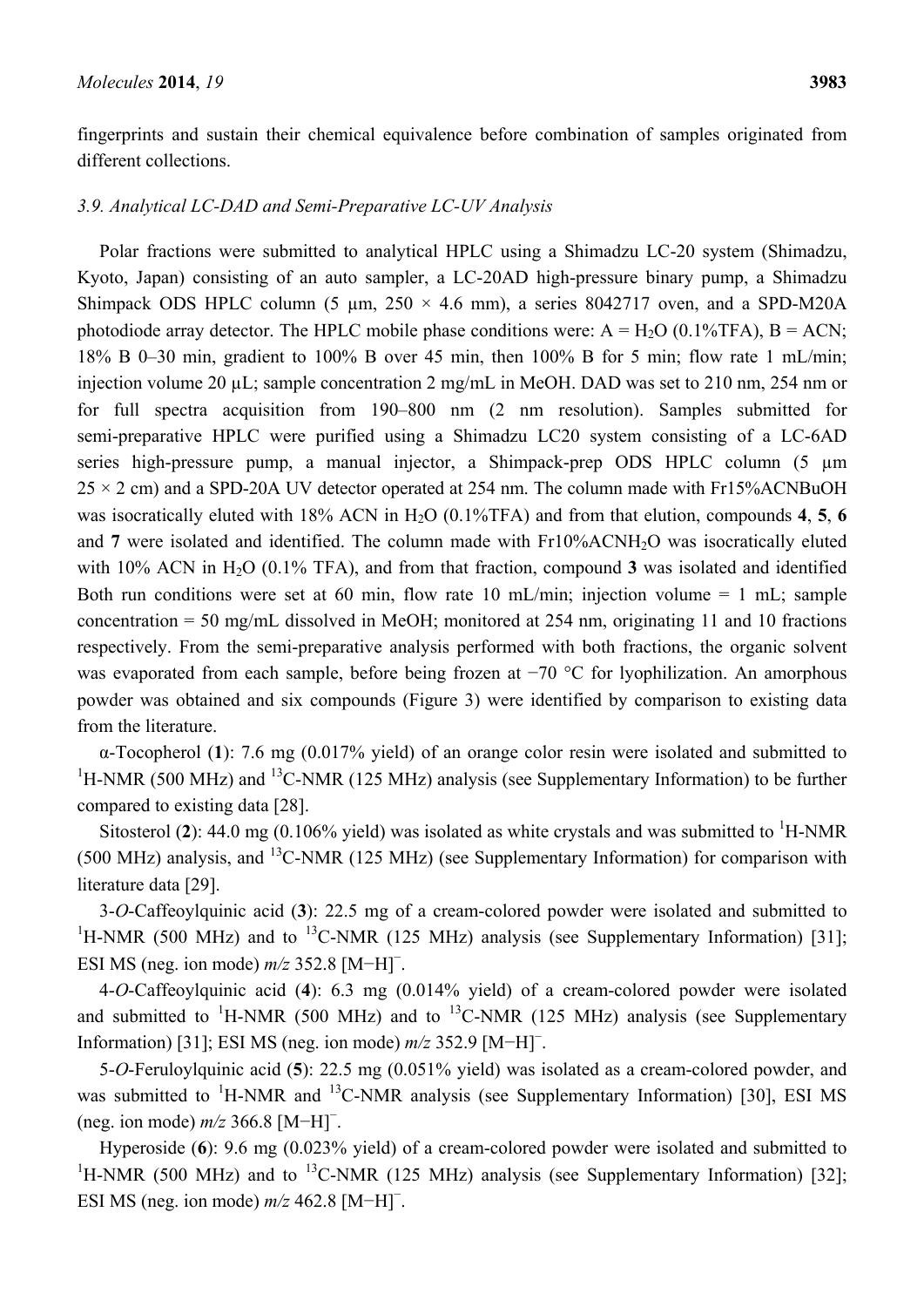Isoquercitrin (**7**):25.1 mg (0.061% yield) of a cream-colored powder were isolated and submitted to <sup>1</sup>H-NMR (500 MHz) and to <sup>13</sup>C-NMR (125 MHz) analysis (see Supplementary Information) [33]; ESI MS (neg. ion mode) *m/z* 462.6 [M−H]<sup>−</sup> .

## 3.10. Liquid Chromatography-Mass Spectrometry (HPLC/ESI-MS<sup>n</sup>) Analysis

Fractions 15%ACNRBuOH (1.3 mg/mL) and Fr10%ACNH<sub>2</sub>O (1.5 mg/mL) were dissolved in methanol, membrane-filtered (0.45 μm), and analyzed by LC/ESI-MS<sup>n</sup>. A Shimadzu HPLC System consisting of a SCL 10A VP binary pump, a DAD, a SPD MI10A VP, an SIL 10AF auto sampler, and a C18 Luna HPLC column,  $(5 \mu m, 4.6 \times 250 \text{ mm})$ ; Phenomenex, Torrance, CA, USA). The column was maintained at room temperature. The mobile phase consisted of  $A = H<sub>2</sub>O$  0.1% HCOOH, B = MeCN; isocratic 18% B; flow rate: 1 mL/min for fraction 15%ACNRBuOH and of  $A = H<sub>2</sub>O$  0.1% HCOOH,  $B = MeCN$ ; isocratic 10% B; flow rate: 1 mL/min for fraction Fr10%ACNH<sub>2</sub>O.

Crude extract from *L. suaveolens* (1.5 mg/mL) was dissolved in methanol, membrane-filtered (0.45 μm), and analyzed by LC/ESI-MS mode negative. A Shimadzu HPLC System consisting of a SCL Luna HPLC column,  $(5 \mu m, 4.6 \times 250 \text{ mm})$ ; Phenomenex). The column was maintained at room temperature. The mobile phase consisted of  $A = H<sub>2</sub>O$  0.1% HCOOH,  $B = MeCN$ ; flow rate 1 mL/min; gradient 10% B t<sub>0→20min</sub>, 18% B t<sub>20→21min</sub>, 18% B t<sub>21→46min</sub>, 100% B t<sub>46→60min</sub>, 100% B t<sub>60→65min</sub>, 10% B  $t_{65\rightarrow 75min}$ , 10% B  $t_{75\rightarrow 80min}$ .

A Bruker Daltonics Esquire 3000 ion trap mass spectrometer (Bruker, Billerica, MA, USA), equipped with electrospray ionization (ESI) source was used. Instrument control and data acquisition were performed using Esquire 5.2 software. The ion source temperature was 320 °C and capillary voltage was set at +4000 V (negative mode) and plat offset −500 V. Nitrogen served as nebulizer gas regulated at 27 psi and a flow rate of 7 L/min. The mass spectrometer was operated in full-scan mode monitoring negative ions. Fragmentation of [M-H]<sup>−</sup> molecular ions into specific product ions was performed in enhanced product ion (EPI) mode induced by collision with nitrogen.

#### **4. Conclusions**

Compounds **1** to **8** are reported for the first time to occur in *L. suaveolens*. Although all molecules are biologically or pharmacologically active, no relationship with intestine hemorrhage could be established so far.

#### **Supplementary Materials**

Supplementary materials can be accessed at: http://www.mdpi.com/1420-3049/19/4/3973/s1.

#### **Acknowledgments**

Authors thank Fundação de Amparo à Pesquisa do Estado de São Paulo for grant # 2008/58706-8 and for Michele Sanchez for the technical support.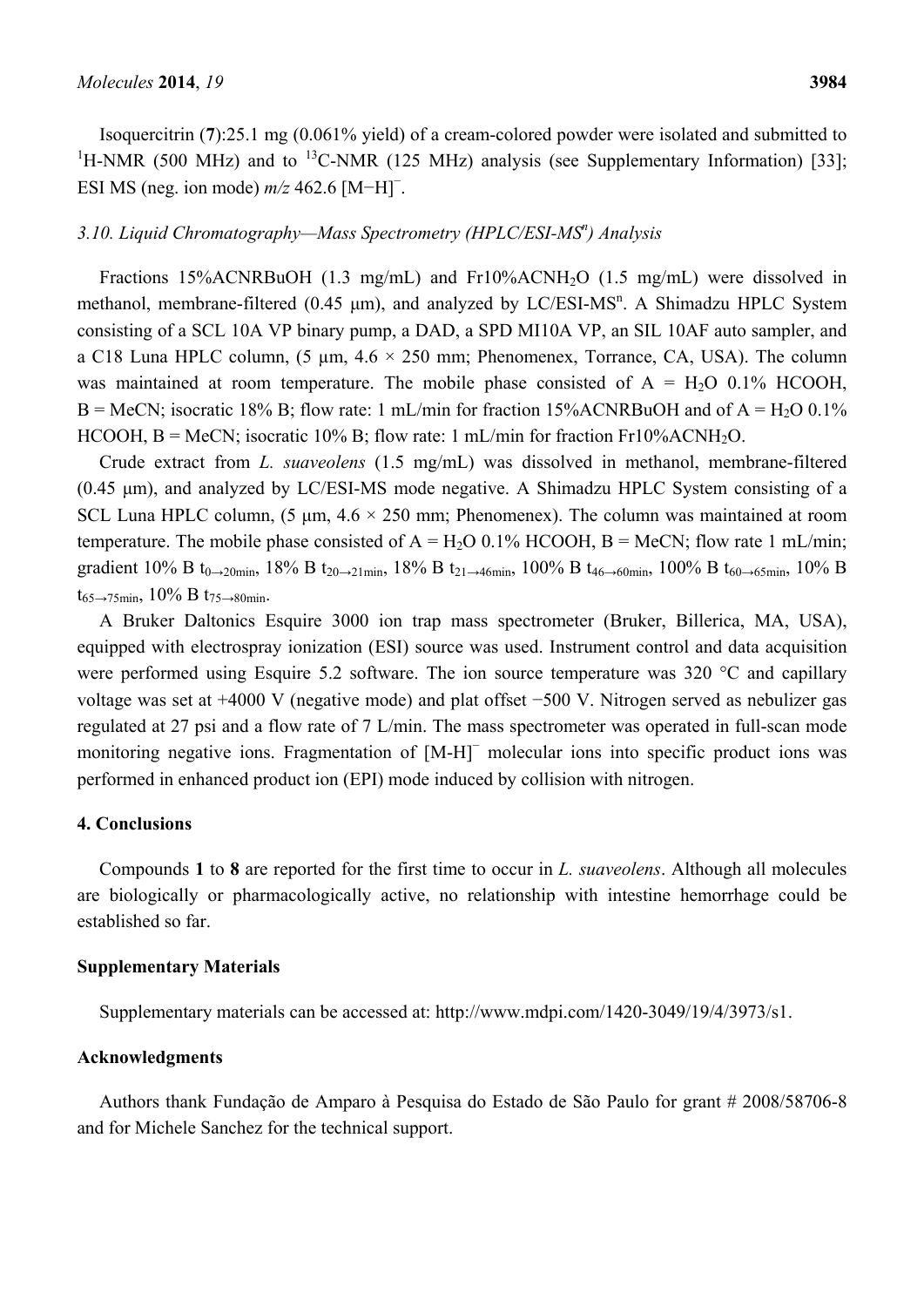## **Author Contributions**

Dirce M. Estork, Daniela F. Gusmão, Antonio D. Varella, Riad N. Younes, Luiz F. L. Reis, Edna F. S. Montero, Maria M. Bernardi—realization of toxicological experiments, experiment delineation, and statistical analysis. Mateus L. B. Paciencia—statistical analysis. Ingrit E. C. Díaz—chemical isolation and identification of compounds, wrtinig and correction. Ivana B. Suffredini—toxicological testing, statistics, paper writing and English translation.

## **Conflicts of Interest**

The authors declare no conflict of interest.

## **References**

- 1. Newman, D.J.; Cragg, G.M. Natural products as sources of new drugs over the 30 years from 1981 to 2010. *J. Nat. Prod.* **2012**, *75*, 311–335.
- 2. Srivastava, V.; Neqi, A.S.; Kumar, J.K.; Gupta, M.M.; Khanuja, S.P. Plant-based anticancer molecules: A chemical and biological profile of some important leads. *Bioorg. Med. Chem.* **2005**, *13*, 5892–908.
- 3. Suffredini, I.B.; Paciencia, M.L.B.; Frana, S.A.; Varella, A.D.; Younes, R.N. *In vitro* breast cancer cell lethality by Brazilian plant extracts. *Pharmazie* **2007**, *62*, 798–800.
- 4. Suffredini, I.B.; Paciencia, M.L.B.; Varella, A.D.; Younes, R.N. *In vitro* cytotoxic activity of Brazilian plant extracts against a human lung, colon and CNS solid cancers and leukemia. *Fitoterapia* **2007**, *78*, 223–226.
- 5. Suffredini, I.B.; Varella, A.D.; Younes, R.N. Cytotoxic molecules from natural sources. Tapping the Brazilian biodiversity. *Anticancer Agents Med. Chem.* **2006**, *6*, 367–375.
- 6. Gama, J.R.V.; de Souza, A.L.; Calegário, N.; Lana, G.C.R. Fitossociologia de duas fitocenoses de floresta ombrófila aberta no município de Codó, estado do Maranhão. *Rev. Árvore* **2007**, *31*, 465–477.
- 7. Revilla, R. *Plantas Úteis da Bacia Amazônica*; Instituto Nacional de Pesquisas da Amazônia e Sebrae: Manaus, Brazil, 2002; Volume 1, p. 371.
- 8. Suffredini, I.B.; Paciencia, M.L.B.; Varella, A.D.; Younes, R.N. *In vitro* prostate cell cancer cell growth inhibition by Brazilian plant extract. *Pharmazie* **2006**, *61*, 722–724.
- 9. Ozi, J.M.; Suffredini, I.B.; Paciencia, M.L.B.; Frana, S.F.; Dib, L.L. *In vitro* cytotoxic effects of Brazilian plant extracts on squamous cell carcinoma of the oral cavity. *Br. Oral Res.* **2011**, *25*, 519–525.
- 10. Barros, S.B.M.; Davino, S.C. Avaliação da Toxicidade. In *Fundamentos de Toxicologia*, 3rd ed.; Oga, S., Camargo, M.M.A., Batistuzzo, J.A.O., Eds.; Atheneu: São Paulo, Brazil, 2008; pp. 59–70.
- 11. Henry, G.E.; Adams, L.S.; Rosales, J.C.; Jacobs, H.; Heber, D.; Seeram, N.P. Kaurene diterpenes from *Laetia. thamnia* inhibit the growth of human cancer cell lines *in vitro*. *Cancer Lett.* **2006**, *244*, 190–194.
- 12. Beutler, J.A.; McCall, K.L.; Herbert, K.; Johnson, T.; Shoemaker, R.H.; Boyd, M.R. Cytotoxic clerodane diterpene esters from *Laetia. corymbulosa*. *Phytochemistry* **2000**, *55*, 233–236.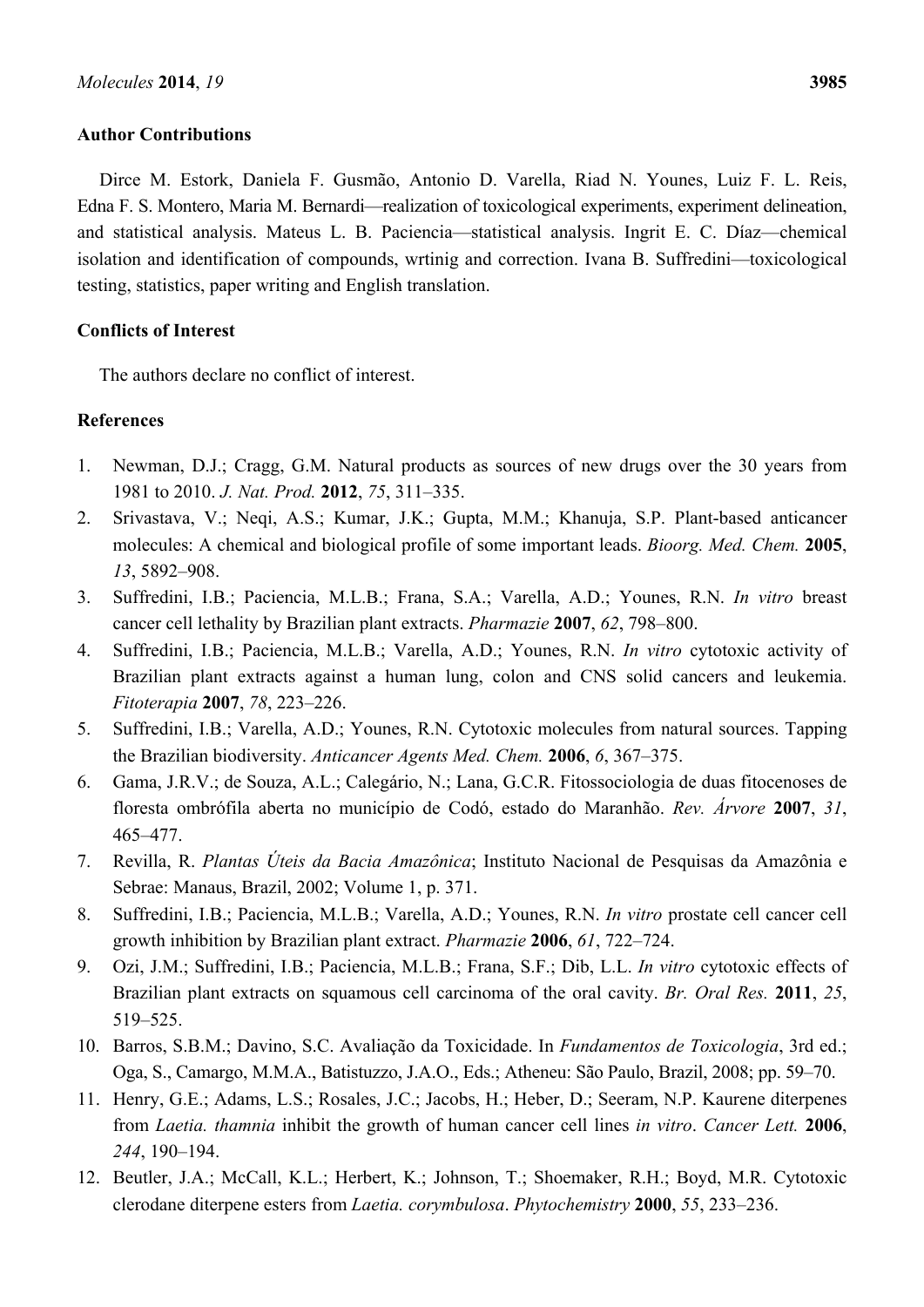- 13. Jullian, V.; Bonduelle, C.; Valentin, A.; Acebey, L.; Duigou, A.G.; Prévost, M.F.; Sauvain, M. New Clerodane diterpenoids from *Laetia procera* (Poepp.) Eichler (Flacourtiaceae), with antiplasmoidal and antileishmanial activities. *Bioorg. Med. Chem. Lett.* **2005**, *15*, 5065–5670.
- 14. Hasani, P.; Yasa, N.; Vosough-Ghanbari, S.; Mohammadirad, A.; Dehghan, G.; Abdollahi, M. *In vivo* antioxidant potential of *Teucrium polium*, as compared to alpha-tocopherol. *Acta Pharm.* **2007**, *57*, 123–129.
- 15. Renò, F.; Aina, V.; Gatti, S.; Cannas, M. Effect of vitamin E addition to poly(D,L)-lactic acid on surface properties and osteoblast behaviour. *Biomaterials* **2005**, *26*, 5594–5599.
- 16. Huilgol, N.G.; Nair, C.K.; Merhotra, P.; Kagiya, V.T. A phase I trial of tocopherol monoglucoside in patients undergoing hemi-body radiation. *J. Cancer Res. Ther.* **2005**, *1*, 38–40.
- 17. Alba, M.A.; Sánchez, R.R.; Pérez, N.J.; Navarrete, J.S.; Paz, R.F.; Montoya-Estrada, A.; Gómez, J.J. Comparative study of the antimutagenic properties of vitamins C and E against mutation induced by norfloxacin. *BMC Pharmacol.* **2008**, doi:10.1186/1471-2210-8-2.
- 18. Bouic, P.J.D.; Etsebeth, S.; Liebenberg, R.W.; Albrecht, C.F.; Pegel, K.; van Jaarsveld, P.P. Beta-sitosterol and beta-sitosterol glucoside stimulate human peripheral blood lymphocyte proliferation: Implications for their use as an immunomodulatory vitamin combination. *Int. J. Immunopharmacol.* **1996**, *18*, 693–700.
- 19. Khan, M.R.; Mlungwana, S.M. α-Sitosterol, a cytotoxic sterol from *Markhamia zanzibarica* and *Kigelia africana*. *Fitoterapia* **1999**, *70*, 96–97.
- 20. Awad, A.B.; Burr, A.T.; Fink, C.S. Effect of resvetratrol and β-sitosterol in combination on reactive oxygen species and prostaglandin release by PC-3 cells. *Prostaglandins Leukot. Essent. Fatty Acids* **2005**, *72*, 219–226.
- 21. Sundarraj, S.; Thangam, R.; Sreevan, V.; Kaveri, K.; Gunasekaran, P.; Achiraman, S.; Kannan, S. γ-Sitosterol from *Accacia nilotica* L. induces G2/M cell cycle arrest and apoptosis through c-Myc suppression in MCF-7 and A549 cells. *J. Ethnopharmacol.* **2012**, *141*, 803–809.
- 22. Romagnolo, D.F.; Selmin, O.I. Flavonoids and cancer prevention: A review of the evidence. *J. Nutr. Gerontol. Geriatr.* **2012**, *31*, 206–238.
- 23. Stich, H.F. The beneficial and hazardous effects of simple phenolic compounds. *Mutat. Res.* **1991**, *259*, 307–324.
- 24. Brito, A.S. *Manual de Ensaios de Toxicologia*; Editora da Unicamp: Campinas, Brazil, 1994; p. 122.
- 25. Gusmão, D.F.; Estork, D.M.; Paciencia, M.L.B.; Diaz, I.E.C.; Frana, S.A.; Rodrigues, P.A.; Suffredini, I.B.; Varella, A.D.; Younes, R.N.; Reis, L.F.L.; *et al*. Preliminary evaluation of the acute toxicity related to *Abarema auriculata* to mice and investigation of cytotoxicity of isolated flavonones. *Pharmacologyonline* **2013**, *1*, 113–127.
- 26. Masuda, Y.; Suzuki, M.; Akagawa, Y.; Takemura, T. Developmental and Pharmacological Features of Mouse emotional piloerection. *Exp. Anim.* **1999**, *48*, 209–211.
- 27. Miller, L.G. Herbal medicines: Selected clinical considerations focusing on known or potential drug-herb interactions. *Arch. Intern. Med.* **1998**, *58*, 2200–2211.
- 28. Takahashi, O.; Ichikawa, H.; Sasaki, M. Hemorrhagic toxicity of *d*-alpha-tocopherol in the rat. *Toxicology* **1990**, *63*, 157–165.